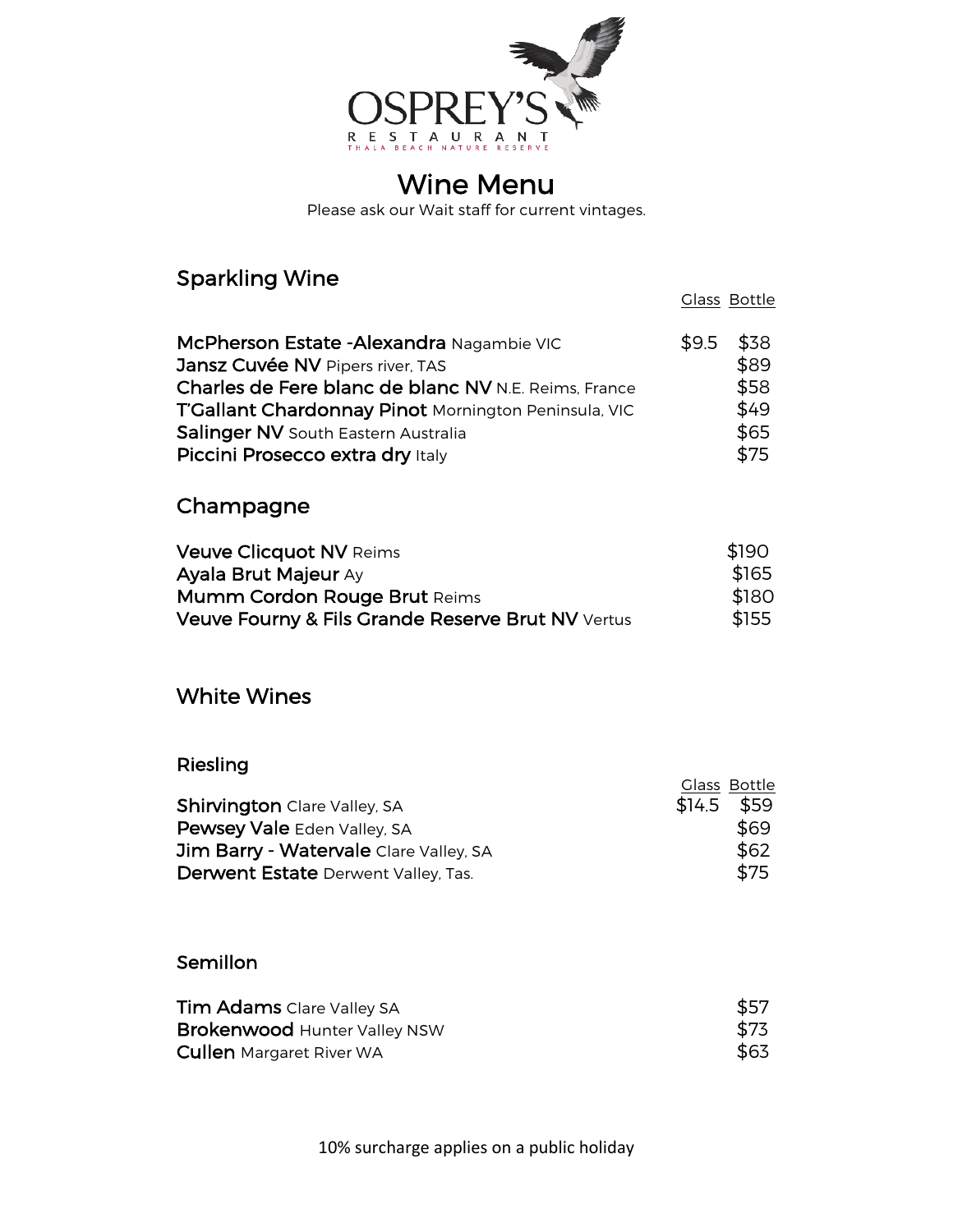

## Sauvignon Blanc

| O'Leary Walker Adelaide Hills, SA      |        |      |
|----------------------------------------|--------|------|
| \$65                                   |        |      |
| 821 South Marlborough NZ               | \$10.5 | \$43 |
| <b>Vidal Marlborough NZ</b>            |        | \$48 |
| Ten Rocks Marlborough NZ               |        | \$62 |
| Freycinet - Wine Glass Bay Bicheno TAS |        |      |
| \$68                                   |        |      |

# Pinot Gris/Grigio

| Devils Corner Pinot Grigio Tamar River, TAS                  | \$61 |
|--------------------------------------------------------------|------|
| Nepenthe - Altitude Pinot Gris Adelaide Hills, SA            | \$64 |
| Pasqua Pinot Grigio Delle Venezie Italy                      | \$41 |
| Cape Schanck Pinot Grigio Mornington Peninsula Victoria      | \$48 |
| Quealy - Musk Creek Pinot Gris Mornington Peninsula Victoria | \$80 |
| McPherson Estate Pinot Grigio Nagambie VIC<br>\$9.5          | \$38 |

#### Varietals /Blends

| Bleasdale - Potts Catch Verdelho Langhorne Creek, SA     | \$58 |
|----------------------------------------------------------|------|
| Vasse Felix Classic Dry White Margaret River WA          | \$59 |
| Piano Gully Sauvignon Blanc Semillon Pemberton WA        | \$49 |
| Rothbury Estate Semillon Sauvignon Blanc Southeast Aust. | \$28 |

# Chardonnay

| d'Soumah Yarra valley VIC           |       | \$69  |
|-------------------------------------|-------|-------|
| <b>Rikard</b> Orange, NSW           |       | \$89  |
| Tyrrell's Vat 47 Hunter Valley NSW  |       | \$125 |
| Bleasdale - Adelaide Hills SA       |       | \$62  |
| McPherson Estate Nagambie VIC       | \$9.5 | \$38  |
| Piano Gully Pemberton WA            |       | \$55  |
| Henschke - Croft Adelaide Hills SA  |       | \$97  |
| <b>Bethany Barossa Valley SA</b>    |       | \$61  |
| <b>Brokenwood Hunter Valley NSW</b> |       |       |
| \$75                                |       |       |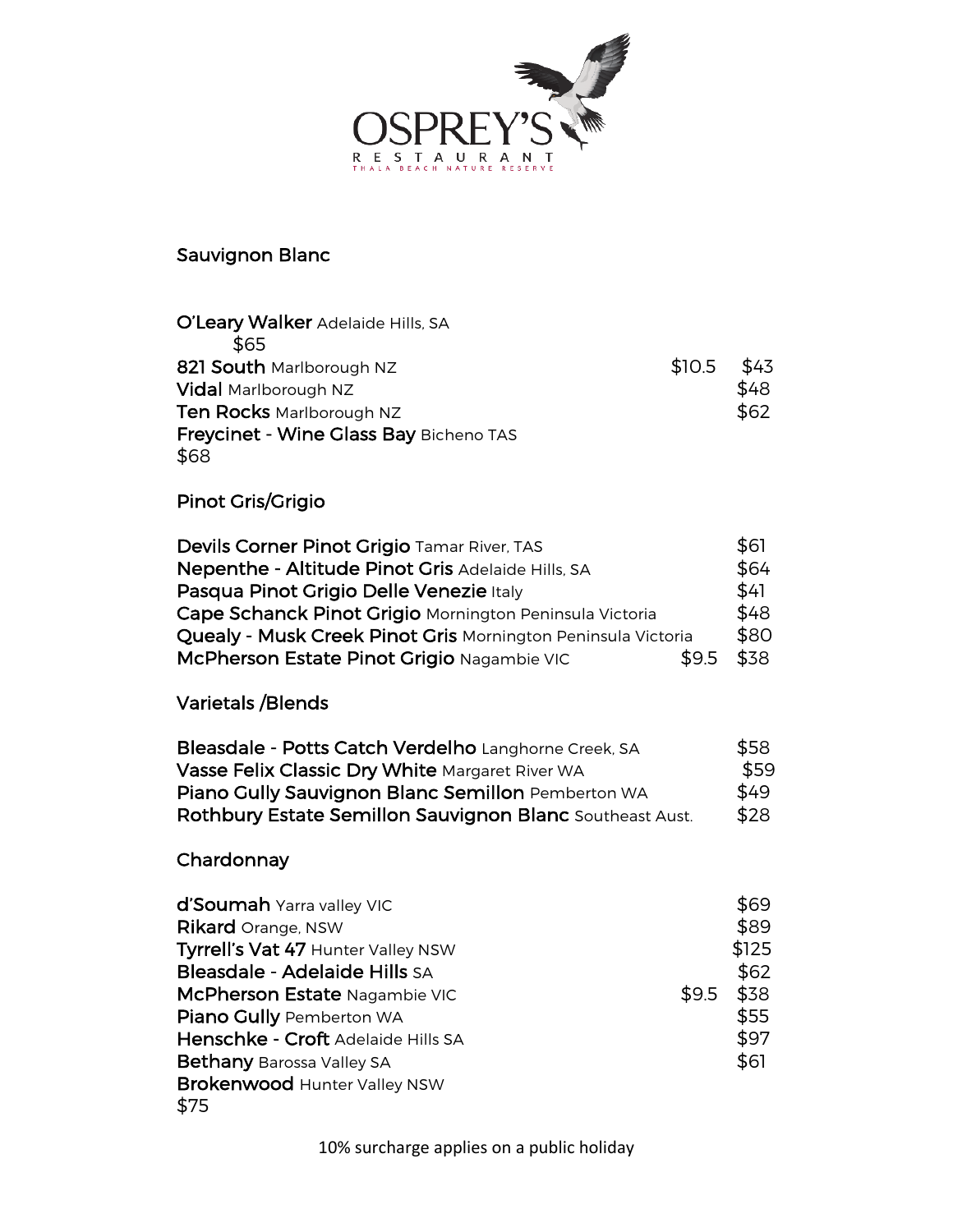

#### Red Wines Please ask our Wait staff for current vintages.

Rose`

| <b>Shirvington - Row x Row McLaren Vale, SA</b><br>Austin & Co - 6Ft6 Geelong VIC<br><b>Philip Shaw - Pink Billy Orange, NSW</b><br>Pasqua - 11 Minutes Italy                                                        | <b>Glass</b><br>\$15 | <b>Bottle</b><br>\$64<br>\$63<br>\$68<br>\$65 |
|----------------------------------------------------------------------------------------------------------------------------------------------------------------------------------------------------------------------|----------------------|-----------------------------------------------|
| <b>Pinot Noir</b>                                                                                                                                                                                                    |                      |                                               |
| <b>Rikard</b> Orange, NSW<br>Howard Park - Flint Rock Mt Barker, Porongurup, WA<br>Quealy - Mornington peninsula Victoria<br>Cape Schanck Mornington Peninsula, Victoria<br>Taylors - Jaraman Yarra Valley, Victoria | \$12                 | \$110<br>\$68<br>\$79<br>\$48<br>\$83         |

Merlot

| <b>Smith &amp; Hooper Reserve Wrattonbully, SA</b> | \$86 |
|----------------------------------------------------|------|
| <b>Taylors Estate Clare Valley, SA</b>             | \$52 |
| <b>Coldstream Hills</b> Yarra Valley VIC           | \$88 |

#### Varietal /Blends

| Lavina-Elicere - Cabernet Franc McLaren Vale, SA                          | \$74  |
|---------------------------------------------------------------------------|-------|
| Shirvington - Row x Row Grenache, McLaren Vale, SA                        | \$64  |
| Rothbury Estate Shiraz Cabernet, South East Aust.                         | \$28  |
| Henschke - Kyneton Shiraz, cabernet, Merlot. Barossa, SA                  | \$125 |
| Taylor Made BDX Cab Sav, Merlot, Malbec, Cab Franc. Clare valley, SA \$60 |       |
| Yalumba - The Signature Cab Sav, Shiraz. Barossa, SA                      | \$120 |